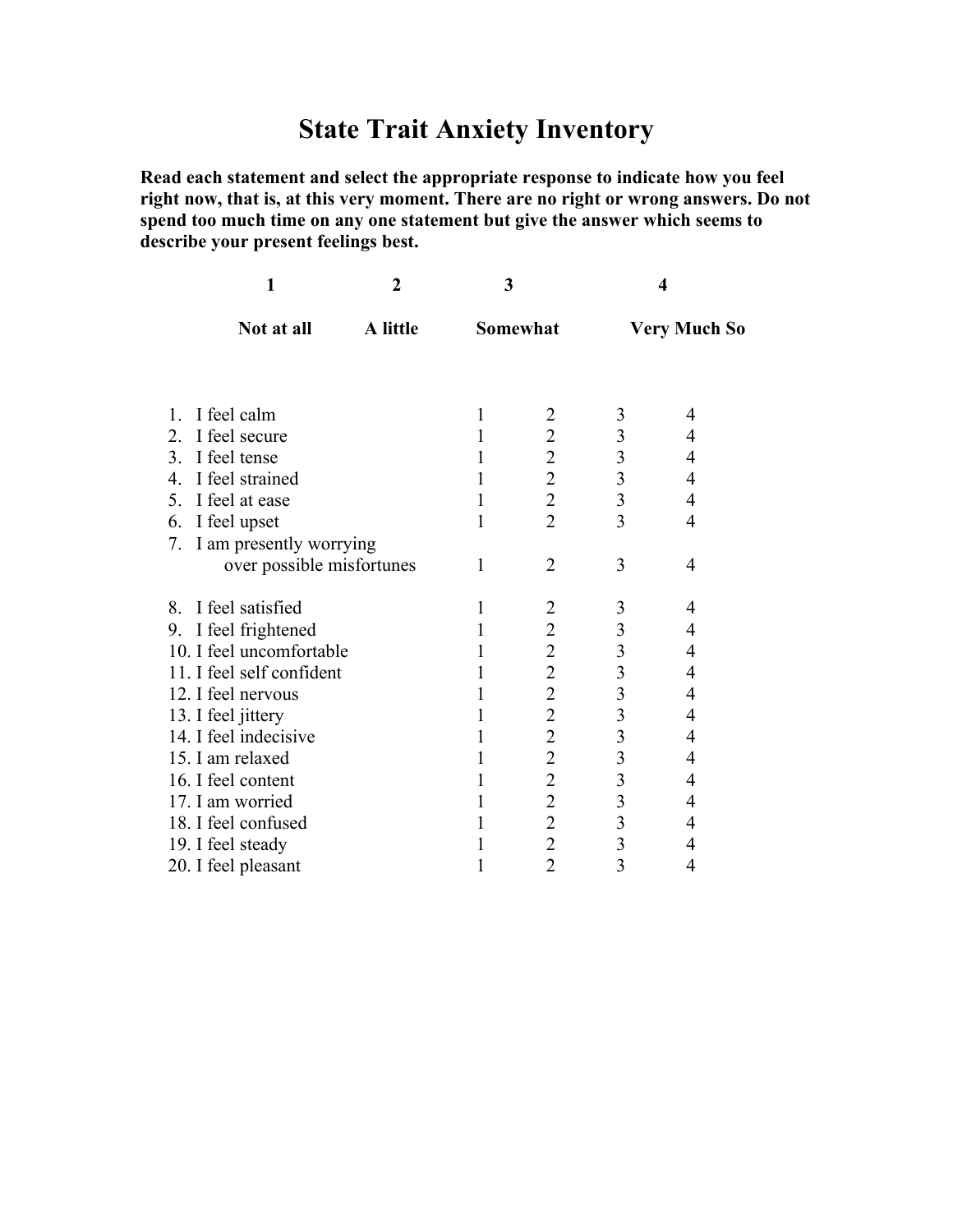## **References:**

### **Background:**

The STAI is a validated 20 item self report assessment device which includes separate measures of state and trait anxiety. The original STAI form was constructed by Charles D. Spielberger, Richard L. Gorsuch, and Robert E. Lushene in 1964. The STAI has been adapted in more than 30 languages for cross-cultural research and clinical practice (Sesti, 2000). Various reliability and validity tests have been conducted on the STAI and have provided sufficient evidence that the STAI is an appropriate and adequate measure for studying anxiety in research and clinical settings (Sesti, 2000). McIntrye, McIntyre, and Silverio (in press) validated the STAI for Portuguese communities. Several items on the STAI were reversed coded (Items 1, 2, 5, 8, 11, 15, 16, 19, 20). Recommended for studying anxiety in research and clinical settings.

#### **Developers:**

Charles D. Spielberger, Richard L. Gorsuch, and Robert E. Lushene in 1964

## **Copyright:**

Consulting Psychologists Press, Inc.

#### **Reliability:**

The stability of the STAI scales was assessed on male and female samples of high school and college students for test-retest intervals ranging from one hour to 104 days. The magnitude of the reliability coefficients decreased as a function of interval length. For the Trait-anxiety scale the coefficients ranged from .65 to .86, whereas the range for the State-anxiety scale was .16 to .62. This low level of stability for the State-anxiety scale is expected since responses to the items on this scale are thought to reflect the influence of whatever transient situational factors exist at the time of testing.

#### **Assessment:**

Spielberger, C. D. (1972). *Anxiety: Current trends in theory and research: I.* New York, N.Y.: Academic Press.